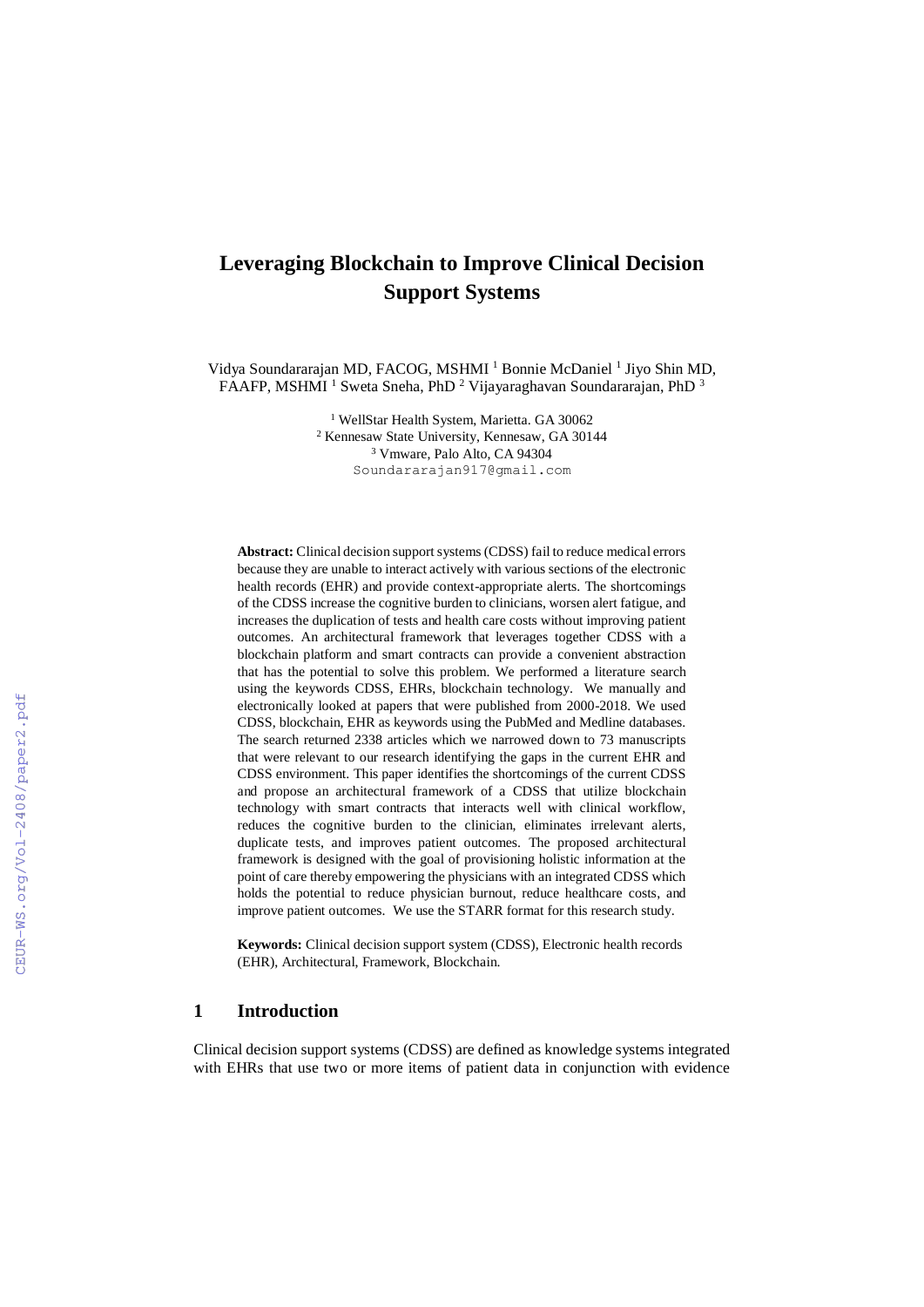based clinical guidelines to generate case-specific advice[1]. CDSS also alert providers to potential problems such as medication interactions and can provide streamlined follow up instructions for patient care. The goal of a CDSS is to deliver the right information to the care team in a timely manner through a channel that conforms with clinical workflows and in a format that assists the provider with reaching the proper diagnosis.[2] In their current state, clinical decision support systems exist in a closed loop system and rely on historical events rather than evidence-based data[3]. The output from these systems follow an IF-THEN framework for triggering alerts and in creating the diagnostic report for the provider. The programs perform their function in an ordered, systemic manner of collecting inputs, analyzing the data and creating outputs [4].

The current design of clinical decision support systems has fallen short of the intended goals of improved medical outcomes due to a lack of efficacy [5]. Although integrated with the EHR, CDSS systems are not patient or context specific which leads to the increased firing of irrelevant and inappropriate alerts [6]. The CDSS can only use the structured patient data that is siloed in the individual providers' EHR that may not interact with other EHRs. The patient medical record is incomplete; therefore, the CDSS cannot take advantage of large data sets to provide physicians with the probability of an adverse condition or medication reaction [7]. Providers independently must search various areas of a patient chart to obtain the information they need and to assimilate the information: a time-consuming task. Current CDSS inundate the physician with big data without context specific filters. Physicians must expend cognitive energy to review and decipher unnecessary information which leads to an increase in cognitive burden [5]. This overload leads to inefficiencies and gaps in clinical workflows and increases the rate of provider burnout [8]. An interface between a CDSS and a patient medical record that includes a patient-specific and diagnosis-specific history would allow the CDSS to provide appropriate diagnostic recommendations that are specific to the patient's medical history [9]. Furthermore, the transaction of information is instantaneous and provides real time guidance for the clinician in a nonobtrusive fashion. This real time, instantaneous information that is context relevant and patient specific, allows the physician to evaluate a patient, and make appropriate decisions in a quick and efficient manner [10].

For example, a provider prescribes a blood pressure medication for a 90-year-old woman with diabetes and a serum creatinine level of .8 and the CDSS generates an alert stating the medication is contraindicated during pregnancy. Clearly the individual is not pregnant; thus, the alert is irrelevant and considered a nuisance by the physician and is ignored. However, along with an alert regarding pregnancy, there may be an alert that emerges that suggests that the medication is contraindicated in a patient with renal disease. This alert may be relevant and critical, however, because a nuisance alert had popped up at the same time, both alerts may be ignored, and patient harm can occur [11]. Some CDSS software allow adjustments to reduce some of the nuisance alerts; however, the fundamental problem is the alert is triggered by the medication. The CDSS scans its information on the medication and lists the various interactions (which are not context based) for the medication alerts [12]. This routine leads to alert fatigue which leads to clinical error. Ideally, the clinical decision support system should be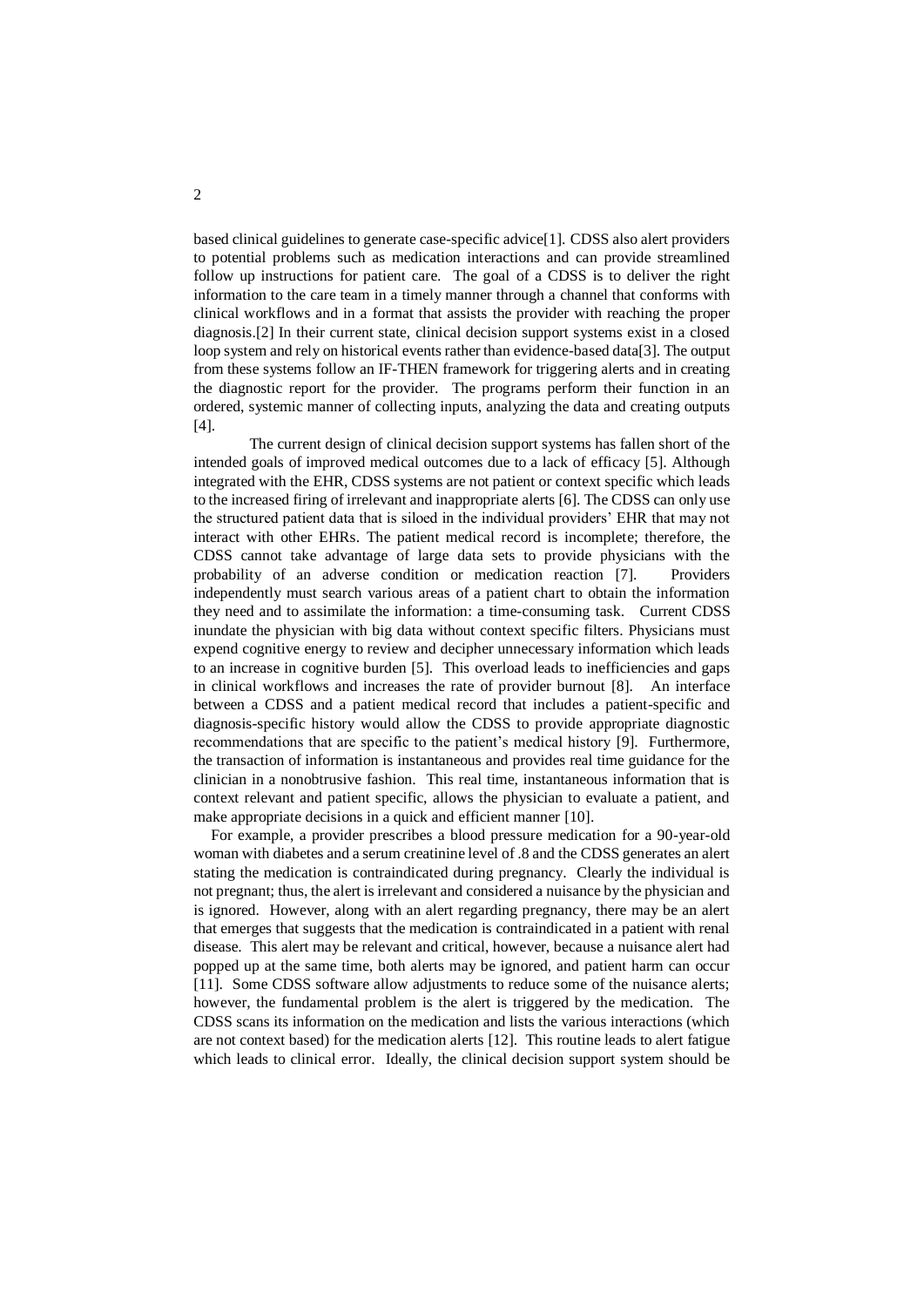able to extract not only the name of the medication prescribed, but relevant information about the patient (labs, gender, age and medical problems/surgeries) and refine the number of alerts generated [13]. In the example stated, the CDSS should be able to extract the patient age, 90, her medical problems (hypertension and diabetes), important labs (creatinine .8), to use this clinical context to scan its database of interactions and conclude that no alerts should be triggered. A context-based CDSS reduces alert fatigue and also reduces the cognitive burden to the physician by only producing appropriate alerts.

Currently, EHRs are not designed to store the patient information and allow the CDSS to utilize it actively and simultaneously. Rather, both systems function in a dyssynchronous fashion and create delays in patient care [14]. Additionally, because of the lack of interoperability, the partial patient information is siloed in a provider's EHR and the provider cannot access critical information from other hospital systems. This lack of interoperability leads to the duplication of tests and efforts and places additional cognitive burden on the physicians to assimilate information from various sources [10].

Various departments (pharmacies, nurses, providers) and clinical settings utilize the CDSS simultaneously; it is imperative that the source of the clinical information from which the CDSS pulls its information is immutable, portable, and irreversible in order to provide clinical consistency and prevent errors [16]. However, for the CDSS to function in this manner, it needs to be interoperable with multiple EHR systems, laboratory systems and pharmacy systems. When the CDSS is embedded separately in each of these entities, multiple interfaces are needed to be maintained or the CDSS can malfunction [15,16].

Therefore, if a platform existed that could store the patient's clinical information as a base layer coupled with an interface between this base layer and a nonintegrated clinical decision support software system, EHRs and outside sources would only need one interface to the CDSS.

Blockchain technology together with smart contracts hold the promise of providing a secure platform where once validated, irreversible patient data can be shared and aggregated amongst providers [17]. Blockchain allows for secure and scalable data sharing to enhance clinical decision making [18].

 A CDSS linked to a medical record blockchain could alleviate cognitive burden for the physicians by utilizing patient specific information, prevent the duplication of diagnostic studies, and eliminate inappropriate alerts. By alleviating these problems, we would reduce patient errors and consequently improve patient outcomes. If the complete patient record were stored on a blockchain and an interface existed between the blockchain and the CDSS, the CDSS could use the data in its algorithms. The algorithm results would be sent real-time to the provider via an interface between the CDSS and the EHR. Any alerts or suggestions triggered by this workflow would be context-driven and clinically accurate.

The research question that we address is: How can relevant holistic patient information be made available to the healthcare providers at the point of care with the goal to enable well informed clinical decision making thereby improving patient outcomes and reducing inefficiencies in healthcare delivery and practice. Our research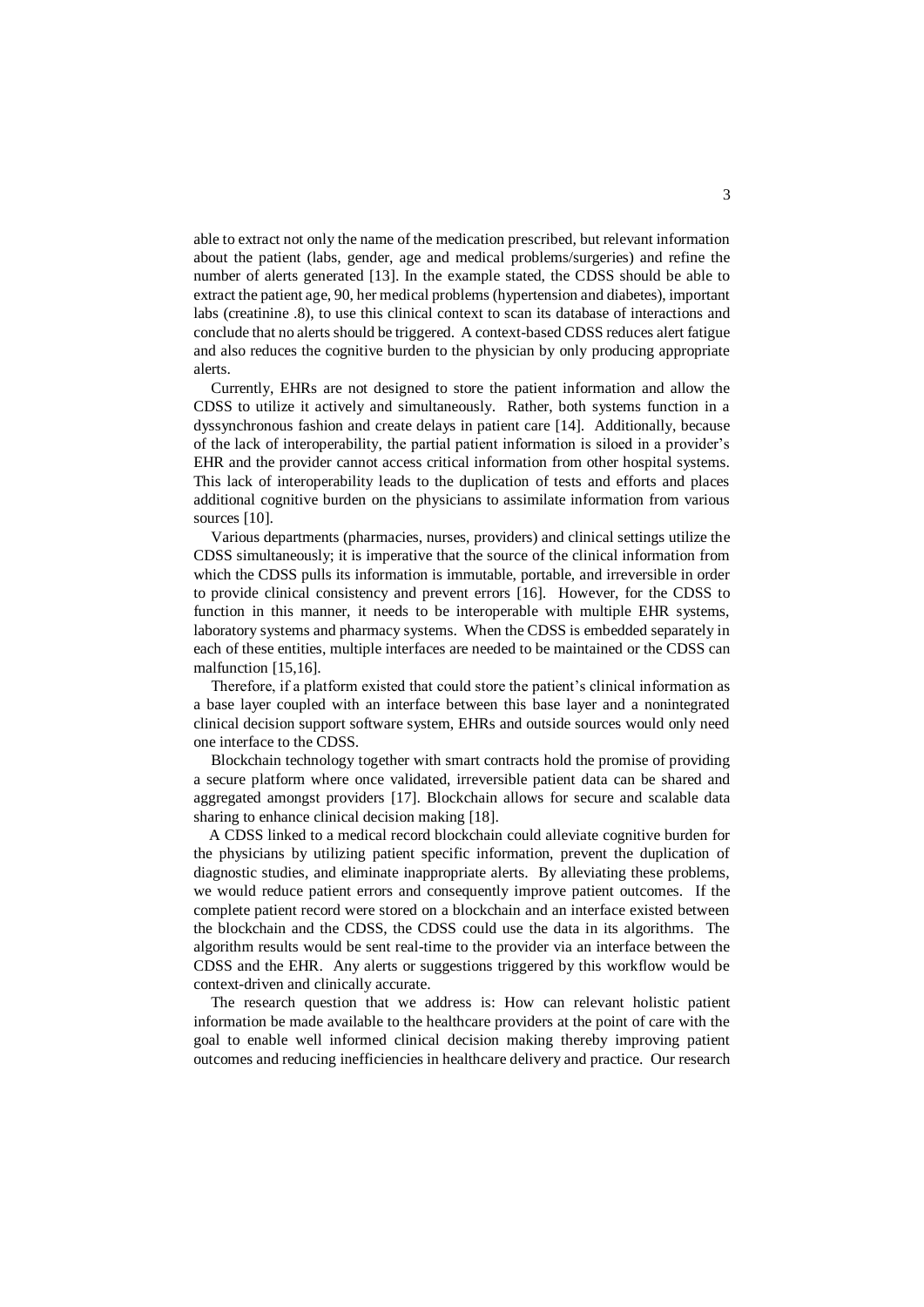objective is to provide an architectural framework of a CDSS that interacts with EHRs by leveraging a blockchain platform where patient data is stored as connected blocks. The proposed CDSS has the potential to provide an integrated holistic view of all patient information at the point of care thereby enabling the provider team to make well informed clinical decision in a patient centered environment while addressing current issues of inefficiency and interoperability. We utilize the STARR format in our research as described below:

**Situation:** Clinical decision support systems (CDSS) fail to reduce medical errors because they have been passively embedded into Electronic Health Records (EHRs). Furthermore, each entity that interacts with EHRs (pharmacies, labs, radiology) have their own embedded CDSS. Each CDSS utilizes the siloed information to trigger alerts. This passive incorporation leads to the massive triggering of inappropriate alerts that increase the cognitive burden to clinicians and leads to provider burnout, alert fatigue, duplication of tests, and rising health care costs without improving patient outcomes.

**Task:** To keep the CDSS independent of the EHRs and to create a digital platform that can contain a complete set of patient records with which the EHRs and the CDSS can interact. With access to the complete patient records, the CDSS can create contextdriven appropriate alerts and that actively assist health care providers with timely clinical decisions. More appropriate alerts that are context-driven can reduce alert fatigue, reduce provider burnout, reduce health care costs and improve patient outcomes. Blockchain technology provides a potential solution as a digital platform that contains a complete set of patient records.

**Approach:** We design an architectural framework that leverages blockchain technology to improve existing Clinical Decision Support Systems (CDSS).

**Result:** We design an architectural framework that leverages blockchain with CDSS to produces context-driven alerts which results in fewer inappropriate alerts, reduces physician burnout, reduces duplicate test ordering, decreases health care costs and improves health care outcomes. The design is not yet implemented at a healthcare facility. We provide details of a case scenario to test the validity of the proposed architecture.

**Reflection:** In this paper, we provide an architectural framework that leverages blockchain technology with CDSS. Future research will focus on implementation and validation of the proof of concept. The current limitations of the architectural framework include but are not limited to the following: the scalability of the CDSS; the security of the patient data once it is in the blockchain format; the last mile issues of converting the off chain patient data to on chain structured patient data.

# **2 Background CDSS, Blockchain and MedRec**

A CDSS links patient data with a knowledge base to generate information and suggestions that help providers improve the health care they deliver [3]. At a high level, blockchain technology is a platform for directly and securely sharing audited, permanent data based on permissions granted by the owner of the data [17].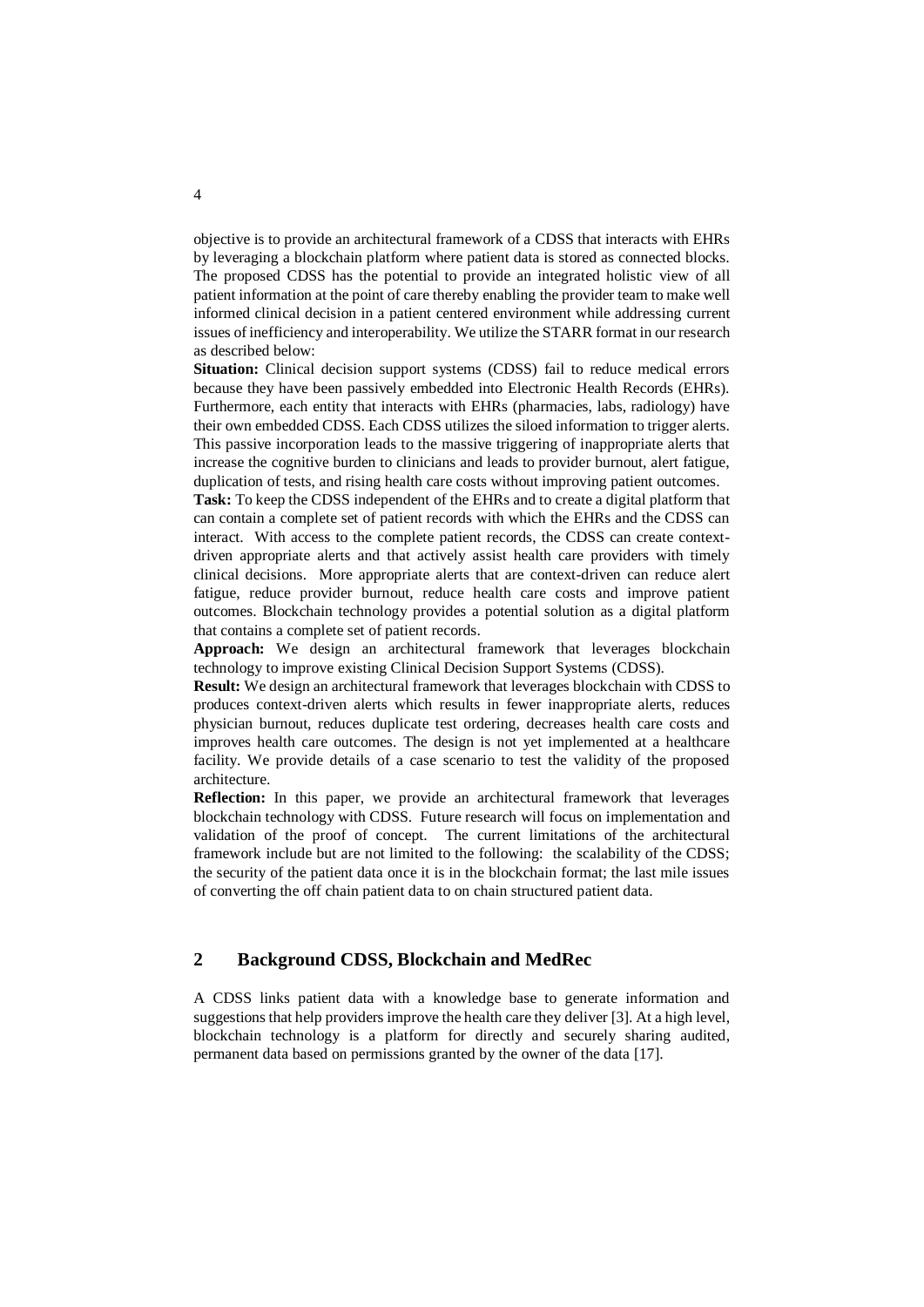#### **2.1 CDSS**

Clinical decision support systems (CDSS) are defined as knowledge systems integrated with EHRs that use two or more items of patient data in conjunction with evidence based clinical guidelines to generate case-specific advice [1]. According to Berner et al., CDSS software incorporates the generic steps in input, processing and output: (i.) The patient-specific data is entered by health professionals involved in the care, (ii.) processed and linked to knowledge stored in a database, and (iii.) notifications are communicated back to clinicians [19]. According to this concept, if the patient knowledge is stored in the same database, the CDSS can be effective in reducing clinical errors. However, when patient knowledge database is heterogenous and siloed in various databases, the CDSS becomes ineffective in reducing clinical errors and increases the cognitive burden for clinicians and increases the number of inappropriate alerts and does not reduce the duplications of tests [15]. Huang et al describe a CDSS based on heterogenous data sources that can assist inexperienced physicians with the diagnoses of complex illnesses [20]; however, without the interoperability of databases, it is difficult to create a common consistent patient knowledge base from which a CDSS can receive its input and provide accurate clinical outputs [21]. Goldberg et al describe an enterprise clinical rules service that utilize a single, logical service that can replace innumerable discrete decision support modules that uses API to connect to the EHRs [22]. The system utilizes numerous patient databases with a single CDSS. One of the limitations of the ECRS is the caching of patient data is not available beyond the boundary of a single decision support transaction [21]. The diagram and summary table below show the current state of information flows in an EHR based clinical decision support system When all of the patient data is in a single database or a single prevention is evaluated, this model works well [15].



**Fig. 1.** An illustration of the current state of data flow in a clinical decision support system.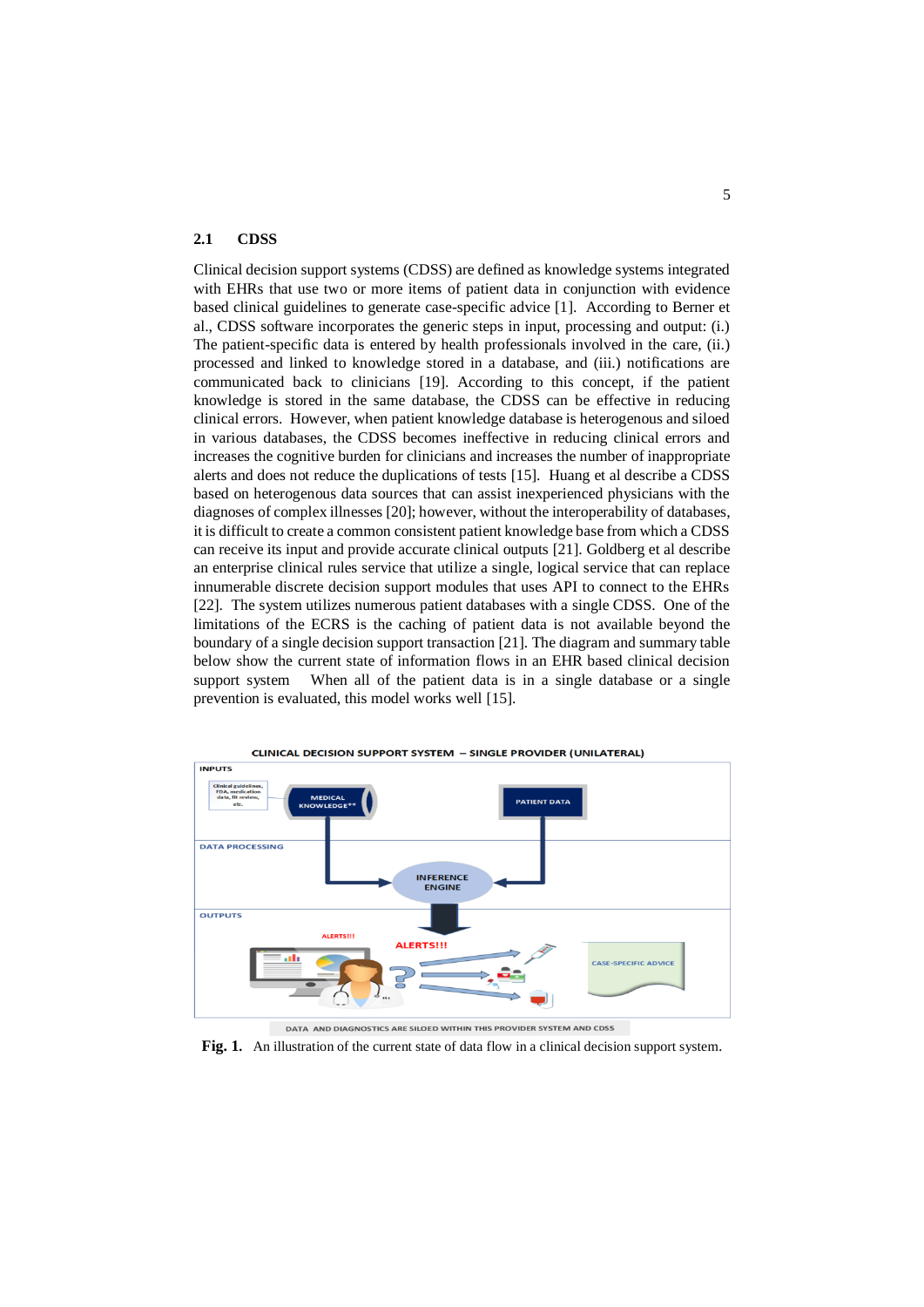Figure 1 is an illustration of the current state of data flow in a clinical decision support system. The inference engine, which is embedded in the EHR utilizes structured patient data entered by the provider with evidenced based guidelines and triggers alerts when key words are identified. The CDSS is passive, can only act upon a single decision support transaction, and does not actively interact with the patient data source. Ideally, the alerts are context based. However, the inference engine is limited by the data entered by the provider and cannot abstract patient information from sources outside the EHR unless an interface exists with the outside source. Figure 1 shows the current workflow of a CDSS. The data inputs interface into the CDSS in a unilateral direction. The unidirectional flow of data creates a passive rather than active CDSS [17].

| Properties            | Purpose                                     | Problem                                                                                                                                                                                                                                                                                                                                                                                                                                                                                                                                                                                                                                                   |
|-----------------------|---------------------------------------------|-----------------------------------------------------------------------------------------------------------------------------------------------------------------------------------------------------------------------------------------------------------------------------------------------------------------------------------------------------------------------------------------------------------------------------------------------------------------------------------------------------------------------------------------------------------------------------------------------------------------------------------------------------------|
| Embedded<br>Software  | CDSS is integrated                          | CDSS assessment guidelines provide generic                                                                                                                                                                                                                                                                                                                                                                                                                                                                                                                                                                                                                |
| in HER                | with EHR system to                          | and unnecessary information that inundates                                                                                                                                                                                                                                                                                                                                                                                                                                                                                                                                                                                                                |
|                       | assist with decision                        | providers with too much unfiltered data and                                                                                                                                                                                                                                                                                                                                                                                                                                                                                                                                                                                                               |
|                       | making                                      | increases physician burnout.                                                                                                                                                                                                                                                                                                                                                                                                                                                                                                                                                                                                                              |
| Dataset siloed in EHR | Provides triggers for<br><b>CDS</b>         | .CDS can only recognize structured data<br>entered by providers and cannot assimilate<br>unstructured data from outside sources. This<br>leads to incomplete patient records which limits<br>the efficacy of the CDS. Providers need to<br>manually assimilate the information. The<br>process disrupts the provider workflow and<br>increases cognitive burden for the provider.<br>•Critical time is wasted with manual transfer of<br>records.<br>•Patient is required to sign multiple forms to<br>authorize the release of records.<br>•Lack of access to outside records leads to<br>duplicate testing and inefficient utilization of<br>resources. |
| Alerts                | Warns providers of<br>possible interactions | Alerts not context based. Alerts tend to be<br>intrusive. Noncritical alerts fire frequently and<br>create alert fatigue.                                                                                                                                                                                                                                                                                                                                                                                                                                                                                                                                 |
| Passive               |                                             | Cannot pull relevant information from EHR.<br>Results in duplicate testing.                                                                                                                                                                                                                                                                                                                                                                                                                                                                                                                                                                               |

**Table 1.** Current state of CDSS.

 CDSS software is embedded in the EHR systems and uses the passive steps of input, processing and output to provide alerts and recommendations. It uses the patient data knowledge source stored in a structured format to generate alerts when triggered. Since the data source is restricted to the database in the EHR, the CDSS's ability to provide appropriate recommendations is limited (please see table 1).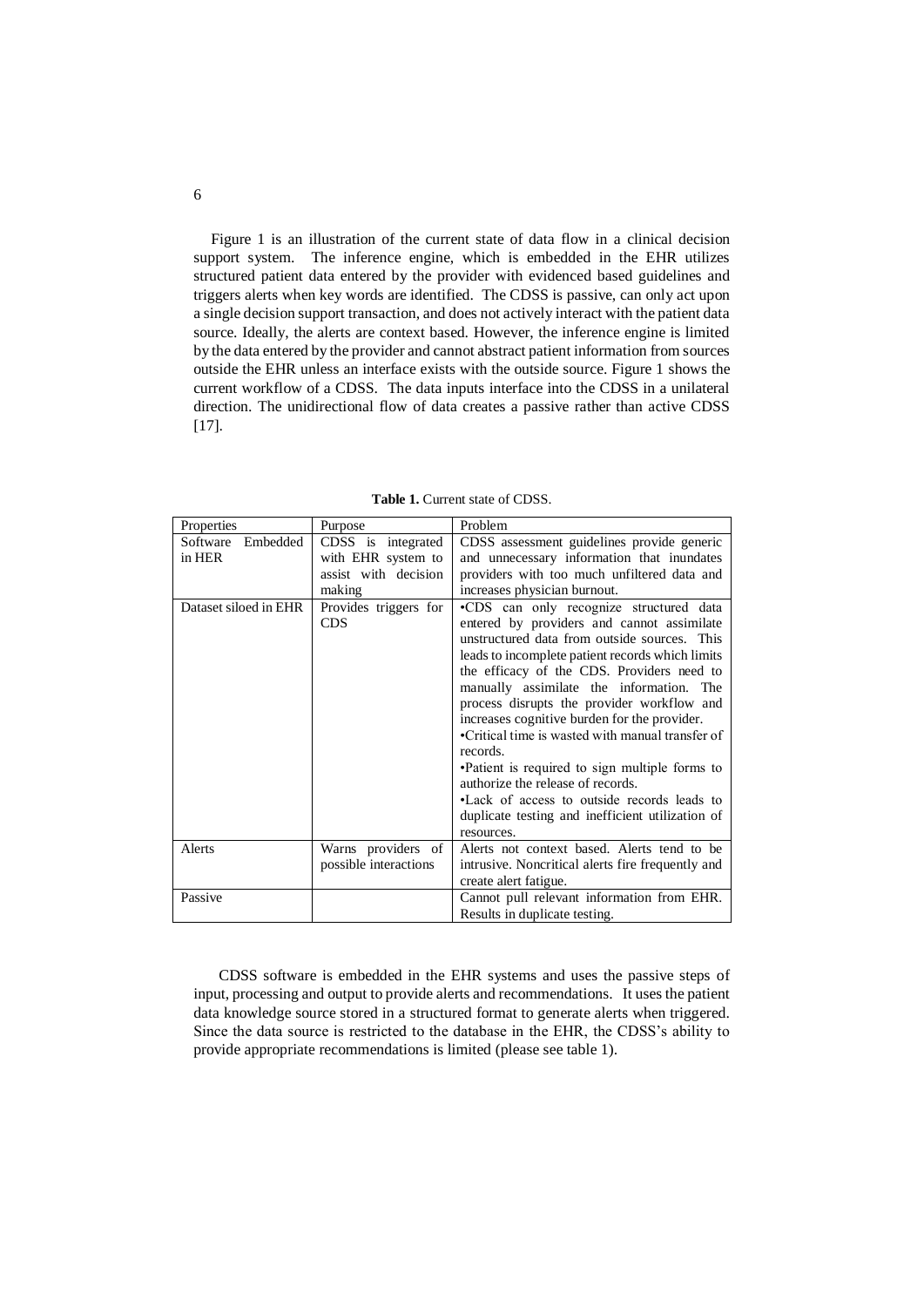Current clinical decision support systems are vendor specific. The inputs are controlled by the vendor and the patient data is local to the specific provider's EHR [23]. It cannot interface with labs, pharmacies or data obtained from other medical providers who utilize a different EHR. The inference engine which utilizes the medical knowledge and the patient data for recommendations is limited by the inputs it receives [15]. It is also programmed to fire specific alerts based on criteria programmed in the EHR [19]. Therefore, alerts are not context aware and may not be clinically relevant. While the end result is case-specific, the report is not complete. Figure 1 shows the current workflow of a CDSS. The data flows in one direction from the information sources into the CDSS. The unidirectional flow of data creates a passive rather than active CDSS [17].

Ekblaw introduces a novel concept of a single patient database that is portable in the form of the blockchain platform [24]. There is now the potential to combine a portable complete patient data knowledge source with an interactive CDSS and produce numerous decision support transactions.

#### **2.2 Blockchain and Medrec**

In a blockchain network the chain of transactions is decentralized and shared amongst all members based on their granted level of permission. Transactions submitted to the chain must be validated as authentic by a consensus of experts who are compensated for validation [25]. Once consensus is reached, the new transaction in the chain is linked to previous transactions by a cryptographic hashtag and cannot be reversed except through a new transaction [26]. Information added is available immediately and becomes a single source of truth for the information being recorded [26]. Permissions to and use of data are executed through code stored on the blockchain platform knows as smart contracts [16].

Briefly, smart contracts can be thought of as code that is executed in response to accesses to the blockchain. It is called a smart contract because the action can be automated and it can access data on the blockchain and can therefore enforce the terms of the contract in an automated way [31,32].

For example, suppose a piece of data is stored on the permissioned blockchain. If the physician tries to access the blockchain via an app, the smart contract looks at the access and the physician access rights and determines if the physician is capable to access code. The smart contract either allows access or denies access as a result. The same process can be held for the CDSS and other third parties participating in the patient care.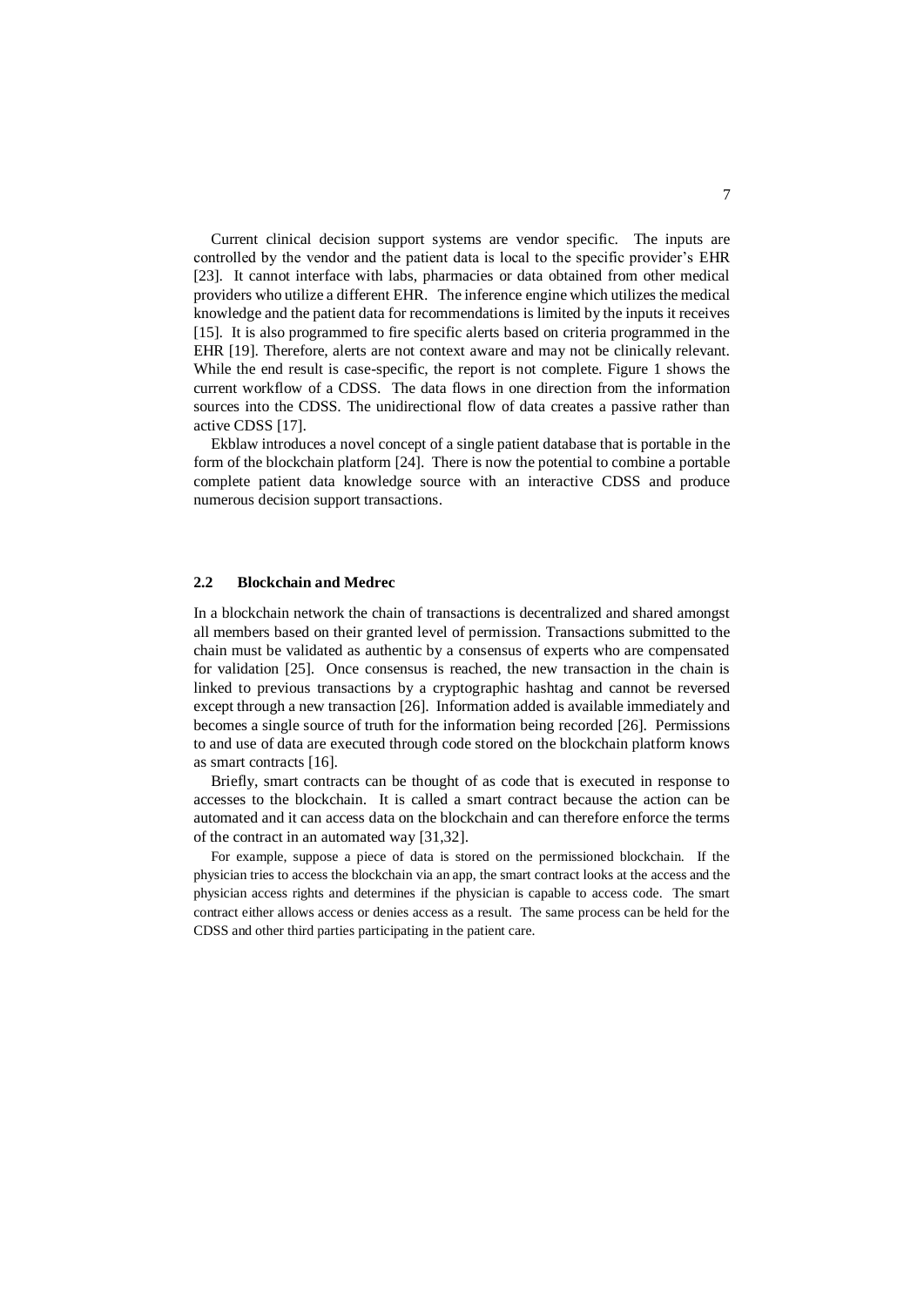### **Med Rec Architecture**



Fig. 2. MedRec system architecture <sup>30</sup>

Figure 2 describes the MedRec architecture. MedRec is a decentralized medical record management system designed using blockchain technology [26]. MedRec uses smart contracts built on an Ethereum blockchain and a backend API library to manage the EHR interface. The APIs illustrated above in MedRec is manage access and permissions to data recorded on the blockchain [3]. The physician registers with the MedRec App. When a provider needs access to a patient's records, they request access to the records. The Gatekeeper runs a server listening to query requests from clients. The request is cryptographically signed by the patient and allows the gatekeeper to confirm if the provider is allowed access to the query.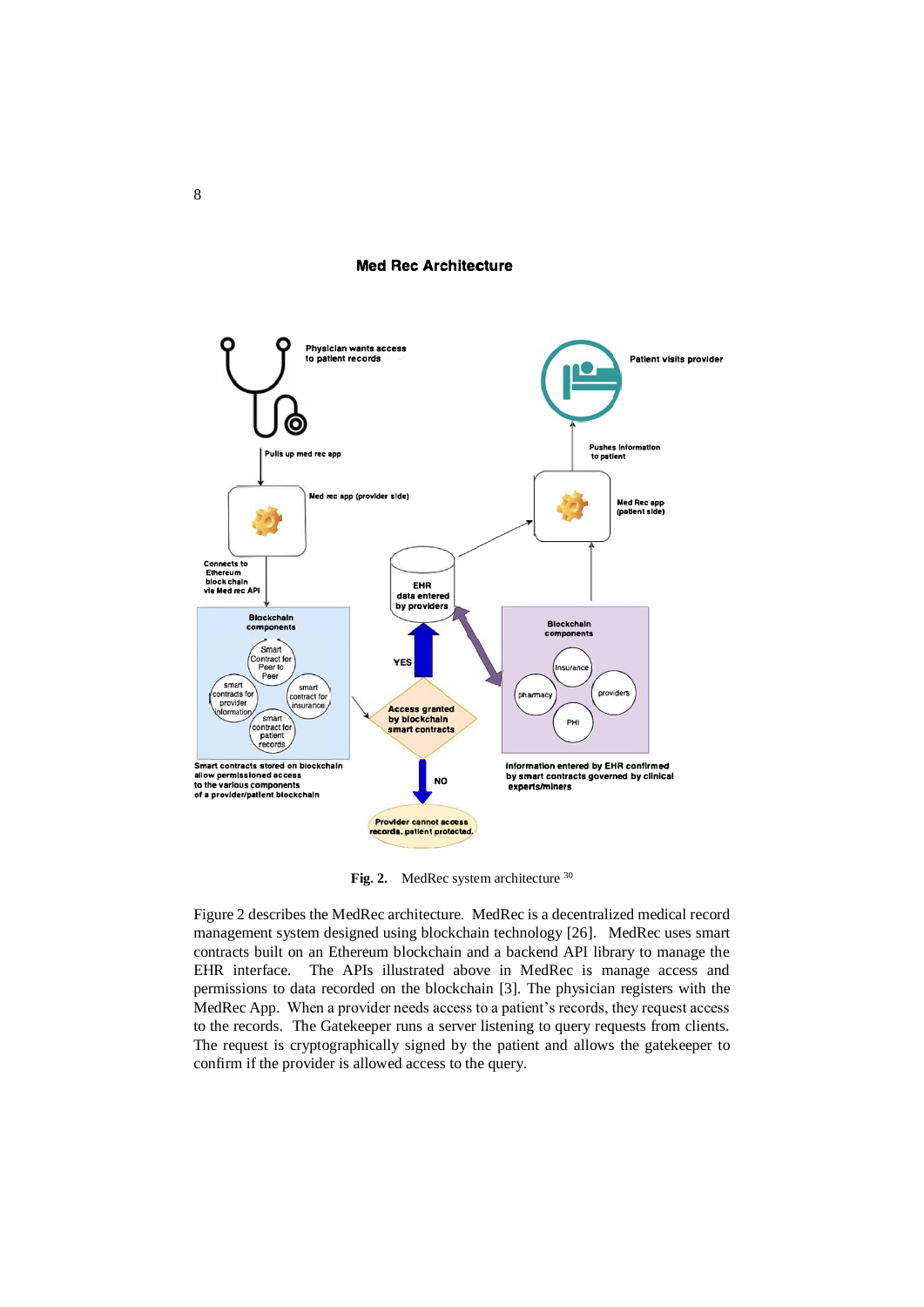It is this interface that allows for the interoperability of diverse EHR systems and which would provide the data for the CDSS in a standardized format across systems. MedRec does not store the records on the blockchain, but instead points to where the record is located at the various points of service, also known as nodes [24,30]. These nodes agree to run the smart contracts as requested by the MedRec blockchain. With patient permission, the physician can access medical information across all records linked to the MedRec ledger. By utilizing an API and storing the data off chain, MedRec can simultaneously address the interoperability issue of EHRs and the scalability issue of blockchain technology [18,26,29].

The MedRec blockchain has built in capabilities for a public blockchain. The validation necessary to make the records immutable is a consortium of miners with medical backgrounds who receive incentives for agreeing that the records to be added to the blockchain are authentic [27]. On a MedRec blockchain network, the miners are incentivized by gaining access to anonymized healthcare data. This same anonymized data that is granted to the miners could also be accessed by the CDSS through additional code in the smart contract [30].

These features provide an ideal vehicle to provide accurate information that a clinical decision support system can use to assist providers and improve the delivery of health care [30].

# **3 Methods**

A review of the literature on clinical decision support systems in Medline and Pub Med was performed utilizing the search terms "clinical decision support", "alert fatigue", "EHR and clinical decision support", "physician burnout", and "interoperability". The purpose of these search terms was to get a consensus on current issues in clinical decision support and why these issues occur. The searched revealed over 2,338 articles. We refined the search to "EHR and physician burnout" which isolated 16 articles. We discovered that many of the burnout issues were related to functionality and disrupted workflows programmed into the EHR. A literature review was also performed on "blockchain technology and healthcare" which produced 57 articles. The initial search was for terms related to blockchain in order to obtain an understanding of the functionality and current developments. We used the search terms, "blockchain", "ethereum", "smart contract", and "Hyperledger" "blockchain miners", and "nodes". After gaining an understanding of blockchain technology we focused our search on blockchain opportunities in healthcare.

## **4 Architectural Framework**

We combined the concepts of a MedRec blockchain, which is a portable and complete patient record, with an independent, non-integrated clinical decision support system. The purpose is to provide clinically consistent output along with context specific alerts that fire appropriately. The goal of this combination is to reduce cognitive burden to physicians, provide clinical consistency with the independent CDSS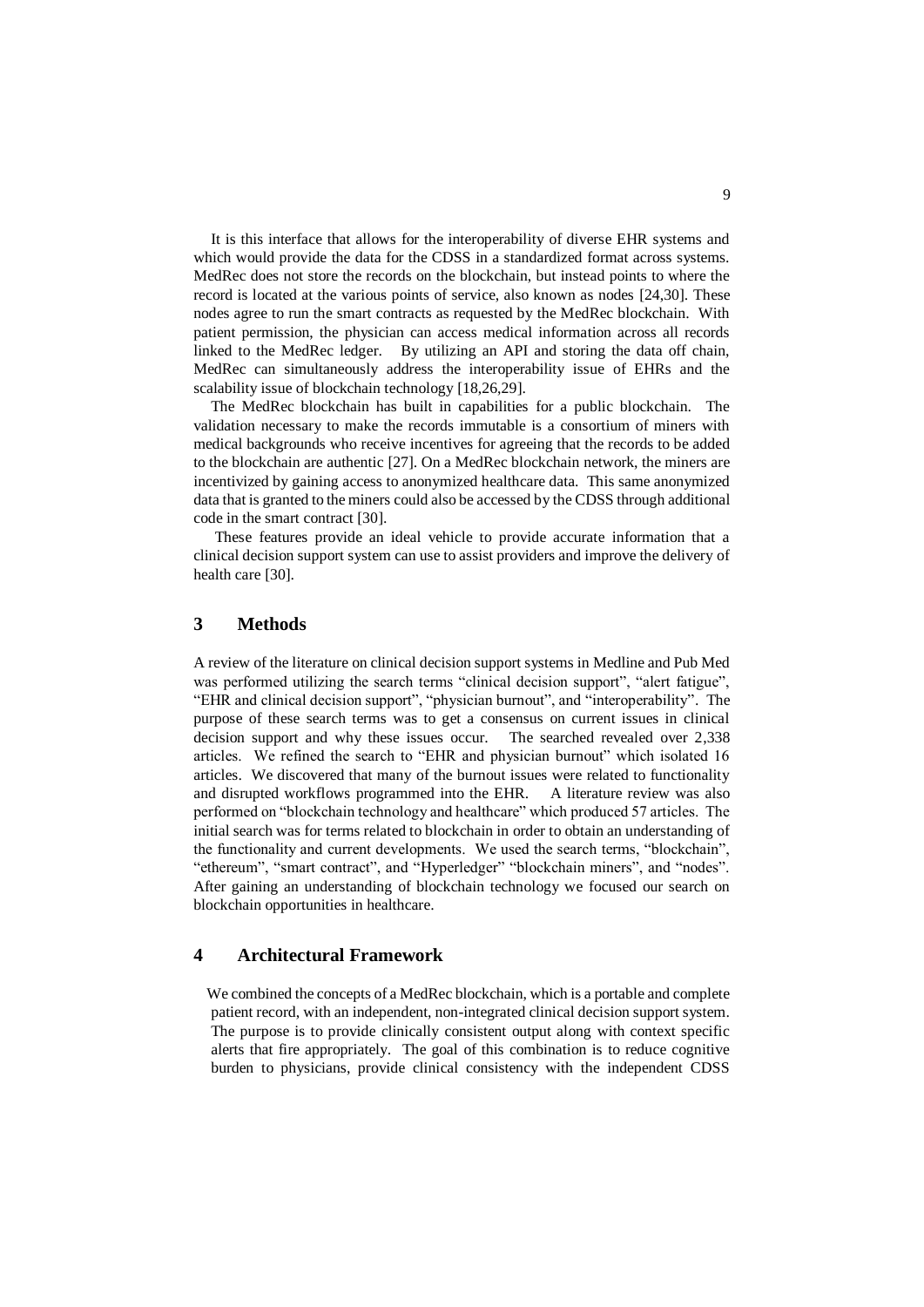thereby reducing duplicity in tests, healthcare costs and improving patient outcomes. The architectural framework is illustrated in figure 3 and the high level conceptual workflow is provided below:

- 1. The Medrec blockchain is accessed through the APIs built into the MedRec platform.
- 2. Data needed for the current clinical diagnosis follows the code built into the smart contract that retrieves the data stored "off chain" in the databases of the providers who have treated the patient.
- 3. The CDSS is able to assess actively this data by using the CDSS knowledgebase, algorithms and data mining techniques and to create context-based and patient specific alerts, diagnostic tests, and clinical recommendations.
- 4. The diagnosis, orders and tests from this encounter are then routed back to the provider database where they will feed back into the blockchain.



**Fig. 3.** An illustration of the architecture of our proposed blockchain solution to improve the CDSS.

10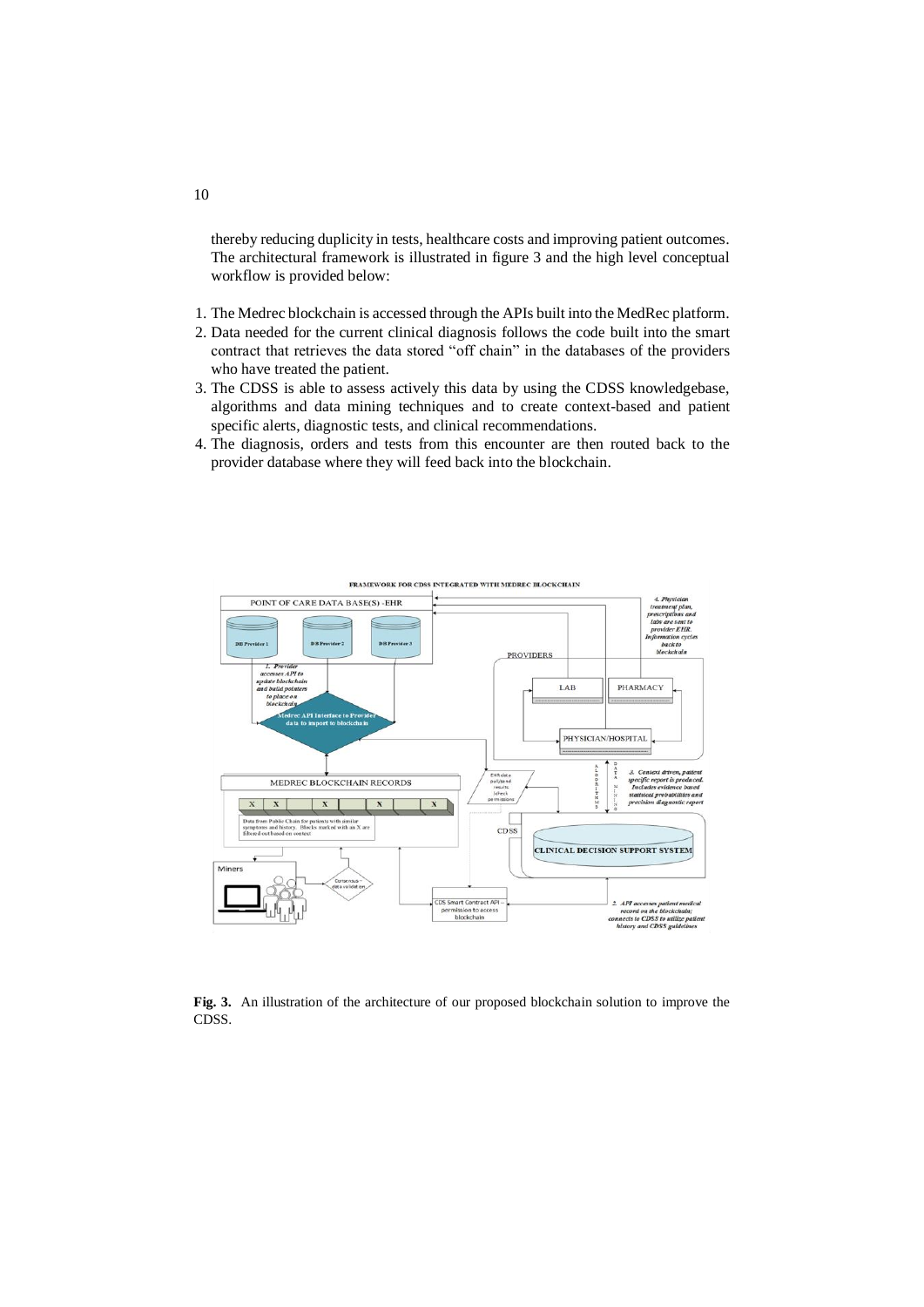**Table 2.** –Proposed Changes to CDSS

| Properties                   | Purpose                               | Advantages                            |
|------------------------------|---------------------------------------|---------------------------------------|
| CDSS software is separate    | <b>CDSS</b><br>with<br>interacts<br>a | <b>CDSS</b><br>retrieve<br>able<br>to |
| from the EHR. The CDSS       | consistent source of patient          | relevant patient information          |
| interfaces<br>with<br>the    | specific information.                 | to reduce duplicate tests.            |
| blockchain platform          |                                       |                                       |
| Patient medical record is    | Immutable portable source             | •Patient records are portable.        |
| accessible via a blockchain  | of patient records that is            | Reduced time wasted trying            |
| interface.                   | independent of the EHR                | to collate patient records.           |
|                              | system used.                          | •Patient authorization<br>is          |
|                              |                                       | stored electronically.                |
| Alerts context based         | <b>CDSS</b><br>retrieves<br>relevant  | •Alerts are context based.            |
|                              | information<br>from<br>the            | •Fewer alerts fired.                  |
|                              | medical records and fires             | •Reduces alert fatigue.               |
|                              | alerts.                               |                                       |
| CDSS actively interacts with | <b>CDSS</b><br>retrieves<br>relevant  | •Improved clinical<br>care            |
| the EHR                      | information from the entered          | through the development of            |
|                              | information<br>assist<br>to           | algorithms in<br>a<br>neural          |
|                              | provider<br>with<br>decision          | network that can assimilate           |
|                              | making.                               | data within seconds.                  |
|                              |                                       | clinical<br>•improved                 |
|                              |                                       | workflow.                             |
|                              |                                       | •Reduces medical errors.              |
|                              |                                       | •Facilitates<br>precision             |
|                              |                                       | medicine.                             |

Figure 3 provides an illustration of the architecture of our proposed blockchain solution to improve the CDSS. Rather than the single transaction of input, process, output, the CDSS/blockchain framework will allow for multiple transactions operate on a continuous loop system that follows the steps of input, process, output, input to blockchain and store in the patient database. Information flows in a bidirectional fashion from the clinician and the patient datasource to the CDSS. This framework allows for an actively interactive CDSS that can then create context specific alerts and clinical recommendations.

#### **4.1 Scenario for conceptual Validation of the Proposed Framework**

With the proposed architectural framework, a clinical encounter would proceed as follows. A 90-year-old women with a medical history significant for hypertension and diabetes, who has been on numerous medications in the past, and a serum creatinine of 2.0 presents to the primary care provider for blood pressure management. The patient signs a consent which allows the provider to engage in the permissioned blockchain that stores her records. The physician orders an ace inhibitor for the patient. The CDSS would receive the input from the clinician and scan the blockchain datasource, recognize that the patient is 90 (not of reproductive age), identify the medical problems of diabetes and hypertension, review previous prescriptions for the patient, and recognize the serum creatinine of 2.0. A context specific alert would arise regarding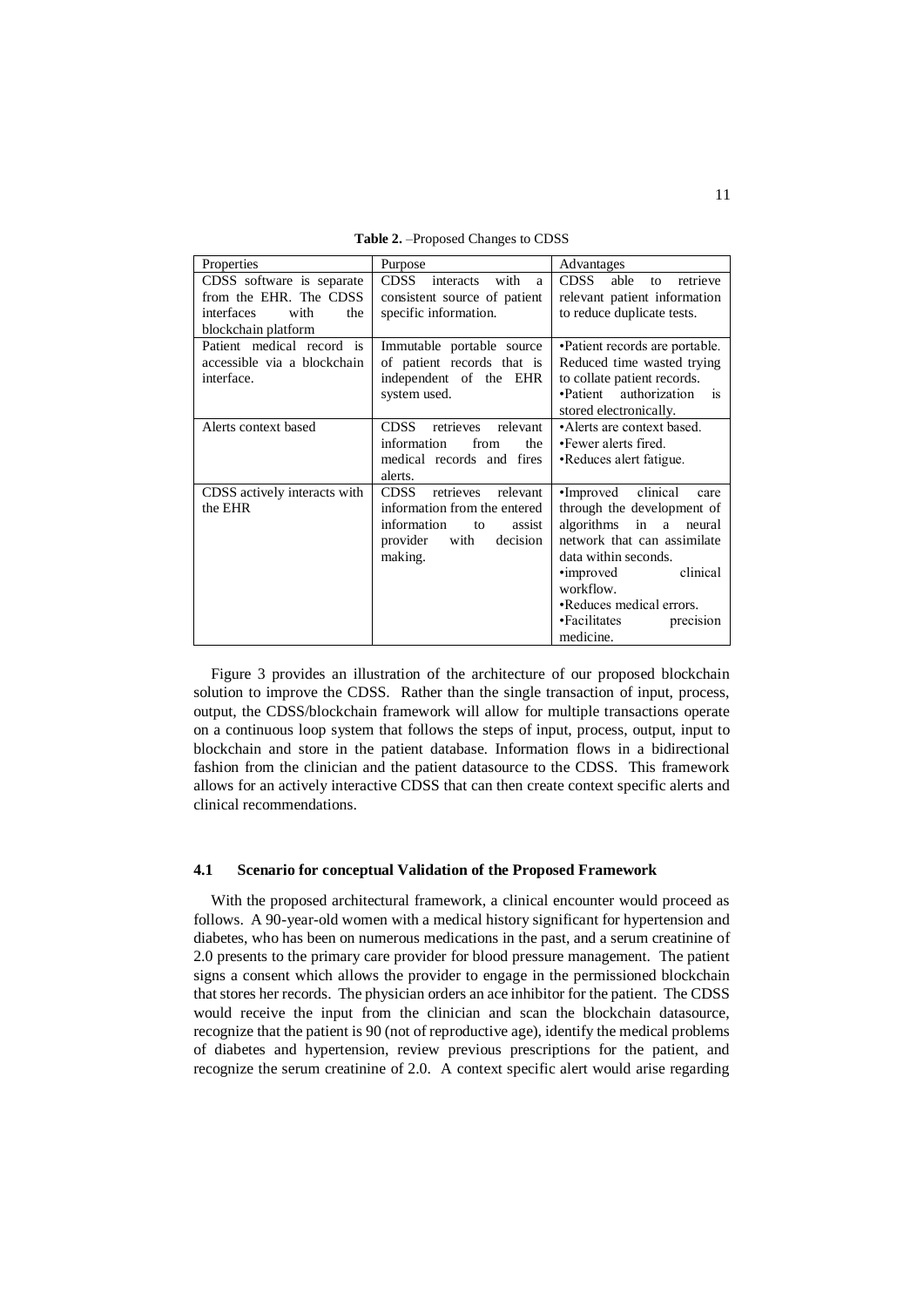the elevated creatinine and a potential contraindication for this medication with possible alternative medications. After the clinician acknowledges the alert, the information will be validated and added to the blockchain. In this situation the alert is context specific and the CDSS actively interacts with the patient knowledge source to assist the physician.

# **5 Barriers and conclusion**

#### **5.1 Barriers**

There are potential barriers to creating this architectural framework: the scalability of the CDSS, the security of the patient data once it is in blockchain format, the last mile issues of conversion of off chain patient data to on chain structured patient data.

The MedRec blockchain points to the data in the provider EHR rather than trying to store the data in the blockchain. By pointing to the location, the speed of CDSS transactions increases and allows for scalability [28,29]. The blockchain would have to have permissioned access via the API's [26]. The potential vulnerabilities in the API's need to be tested and validated. The last mile issues of the conversion of unstructured patient data in various media formats into structured data would require further development of natural language processing (NLP). With each of these barriers comes the potential for the advancement of complimentary technological advances.

### **5.2 Conclusion**

The current state of CDSS is ineffective as it produces irrelevant alerts that are not context based and consequently increase the cognitive burden to physicians while increasing health care costs and not improving patient outcomes. We suggest an architectural framework that leverages blockchain technology with a CDSS that is not embedded in the EHRs. This framework provides a CDSS that actively interacts with EHRs and a complete patient knowledge database and is able to produce context relevant, patient specific alerts. This architectural framework reduces the cognitive burden to the clinician, provides context relevant alerts and eliminates the duplication of tests. These attributes can reduce physician burnout, reduce healthcare costs and improve patient outcomes.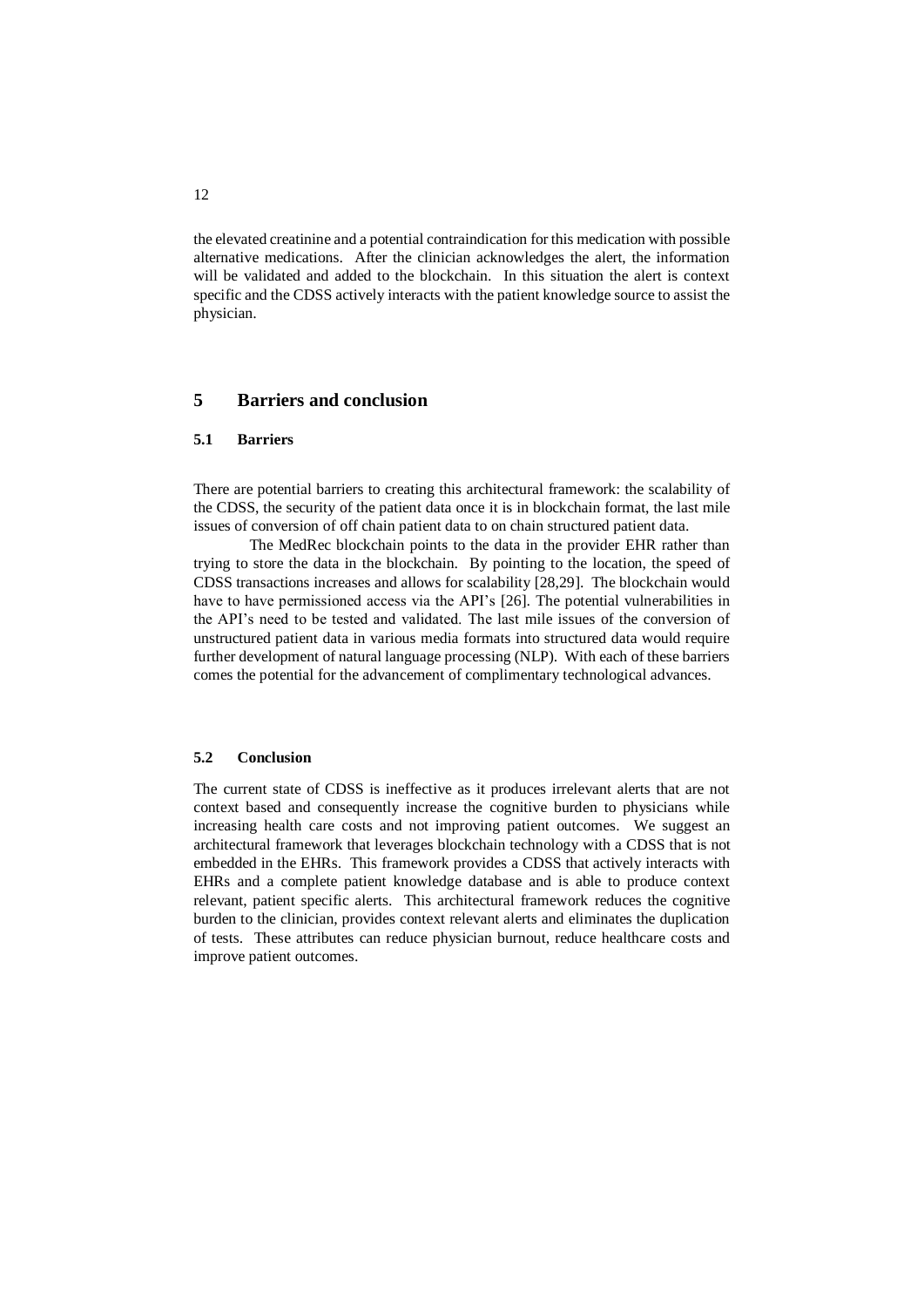## **Competing Interests**

The authors certify that they have no affiliations with or involvement in any organization or entity with any financial interest, or nonfinancial interest in the subject matter or materials discussed in this manuscript.

### **References**

- 1. Buchman, B.: Precision Diagnosis: a view of the clinical decision support systems (CDSS)landscape through the lens of critical care*.* Journal Of Clinical Monitoring And Computing 31(2), 261–271 (2017).
- 2. Khairat S.: Reasons For Physicians Not Adopting Clinical Decision Support Systems: Critical Analysis. JMIR Med Inform, 6(2), (2018).
- 3. Sim I.: Clinical decision support systems for the practice of evidence-based medicine. Journal of the American Medical Informatics Association: JAMIA8(6),527–34, (2001).
- 4. Sittig D.: Grand challenges in Clinical Decision Support. Journal of Biomedical Informatics, 41(2),387-392, (2008).
- 5. Miller K.: Interface, information interaction: a narrative review of design and functional requirements for clinical decision support. JAMIA, 25(5), 585-592, (2018).
- 6. Ancker J.: Effects of workload, work complexity, and repeated alerts on alert fatigue in a clinical decision support system. BMC Medical Informatics And Decision Making, 17(1), 36, (2017).
- 7. Shortliffe E.:Clinical Decision Support in the Era of Artificial Intelligence. JAMA. Published online November 05, 2018.
- 8. Procop, G.: Duplicate Laboratory Test Reduction Using a Clinical Decision Support Tool. American Journal Of Clinical Pathology, 141 (5), 718–23, (2014).
- 9. Engelhardt M.: Hitching healthcare to the chain: An introduction to blockchain technology in the healthcare sector. Technology Innovation Management Review, 7(10),22-34, (2017).
- 10. Kamel B.: Geospatial blockchain: promises, challenges, and scenarios in health and healthcare. International Journal Of Health Geographics. 17(1),25, (2018).
- 11. Phansalkar, S.: Drug—drug interactions that should be non-interruptive in order to reduce alert fatigue in electronic health records. Journal of the American Medical Informatics Association,20(3), 489-493, (2012).
- 12. Phansalkar S.: Criteria for assessing high-priority drug-drug interactions for clinical decision support in electronic health records. BMC Medical Informatics and Decision Making,13(1), (2013).
- 13. Duke J.: A Successful model and visual design for creating context-aware drug-drug interaction alerts. AMIA Annual Symposium Proceedings Archive, 2011:339–348*,* 2011. www.ncbi-nlm-nih-gov/pubmed/22195086 (accessed 4 Oct 2018).
- 14. Zikos D.: CDSS-RM: a Clinical Decision Support System Reference Model. BMC Medical Research Methodology, 18(1),2018.
- 15. Kawamoto K.: A. Key principles for a national clinical decision support knowledge sharing framework: Synthesis of insights from leading subject matter experts. Journal of the American Medical Informatics Association, *20*(1), 199-207, (2011).
- 16. Kassakian S.: Clinical decisions support malfunctions in a commercial electronic health record. Applied Clinical Informatics, 8(3), 910–923, (2017).